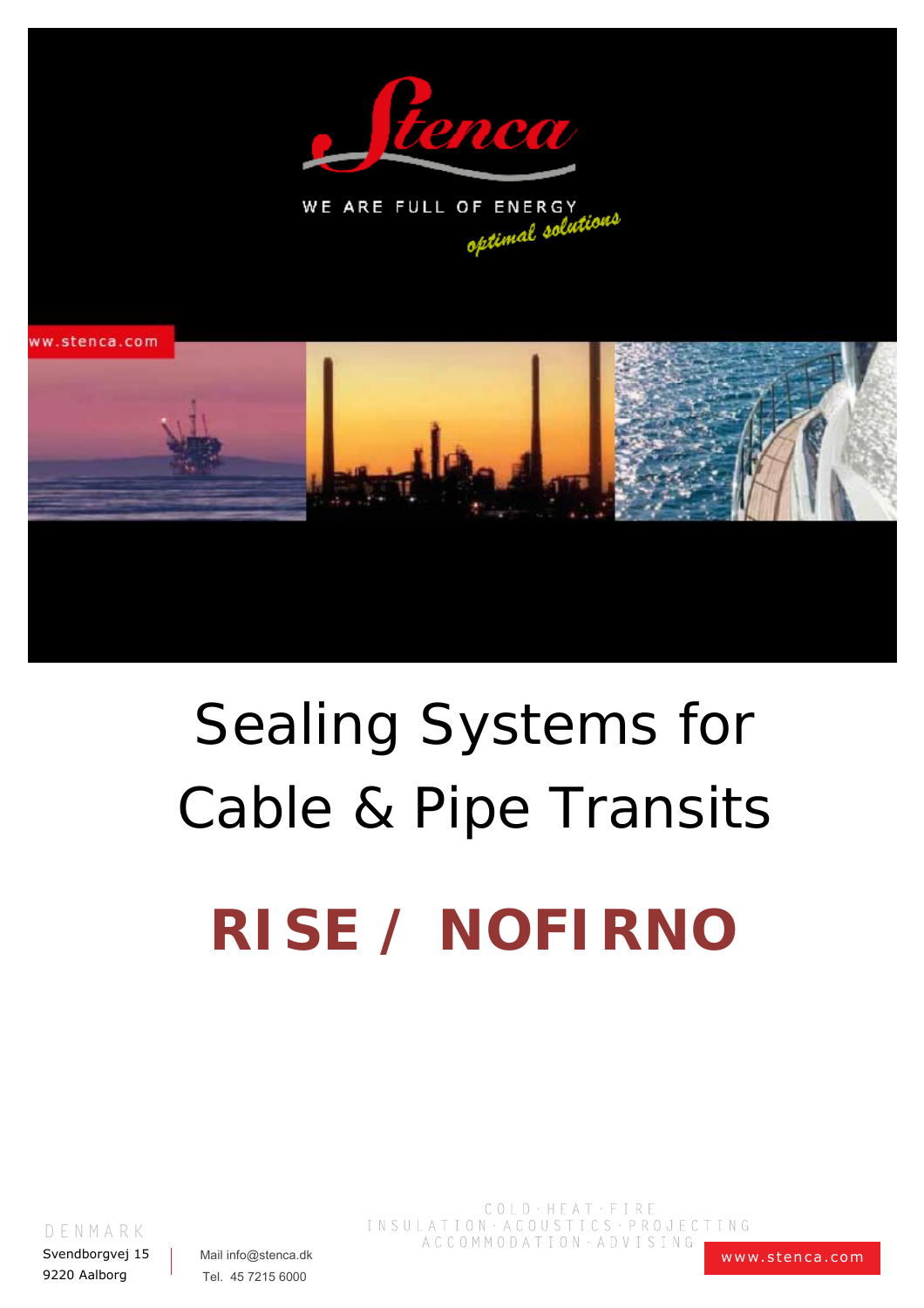



## Safety Systems for Cable and Pipe Transit offshore and onshore

Stenca Solutions have become the agent for these magnificent products in Denmark, due to these fits perfectly well into our scope of safety onboard.

Combined with our pipe insulation, these different  $s \vee s$  tems gives a perfect match for minimizing any risk of fire and flood.

The European manufacturer have more than 35 years of experience in their field, and together we are guaranteed a continuous flow of new products and technologies that respond to the demanding requirements within the industries.

We can therefore supply you with some of the most innovative technologies towards securing cable and pipe penetrations against fire, gas, smoke or water.

This new product line consist of different systems that all are;

#### **FIRESAFE / GASTIGHT / WATERTIGHT**

The product line is divided into three operation areas as;

## **ELECTRICAL / MECHANICAL / STRUCTURAL**

Within the operation areas the systems is classed into;

## **MULTI CABLE TRANSIT**

#### **PIPE TRANSIT**

#### **STRUCTURAL GAPS**

#### **HIGH INSTANTANEOUS PRESSURE LOADS**

The systems can be build up according to the different required fire rate classes up to;

## **A-60 FOR MULTI CABLE TRANSIT**

## **H-120 + JET FIRE FOR PIPE TRANSIT**

## **H-120 + JET FIRE FOR STRUCTURAL GAPS**

D E N M A R K

Svendborgvej 15 9220 Aalborg

Mail info@stenca.dk Tel.  $+45$  7215 6000

 $COLD \cdot HEAT \cdot FIRE$ INSULATION · ACOUSTICS · PROJECTING ACCOMMODATION · ADVISING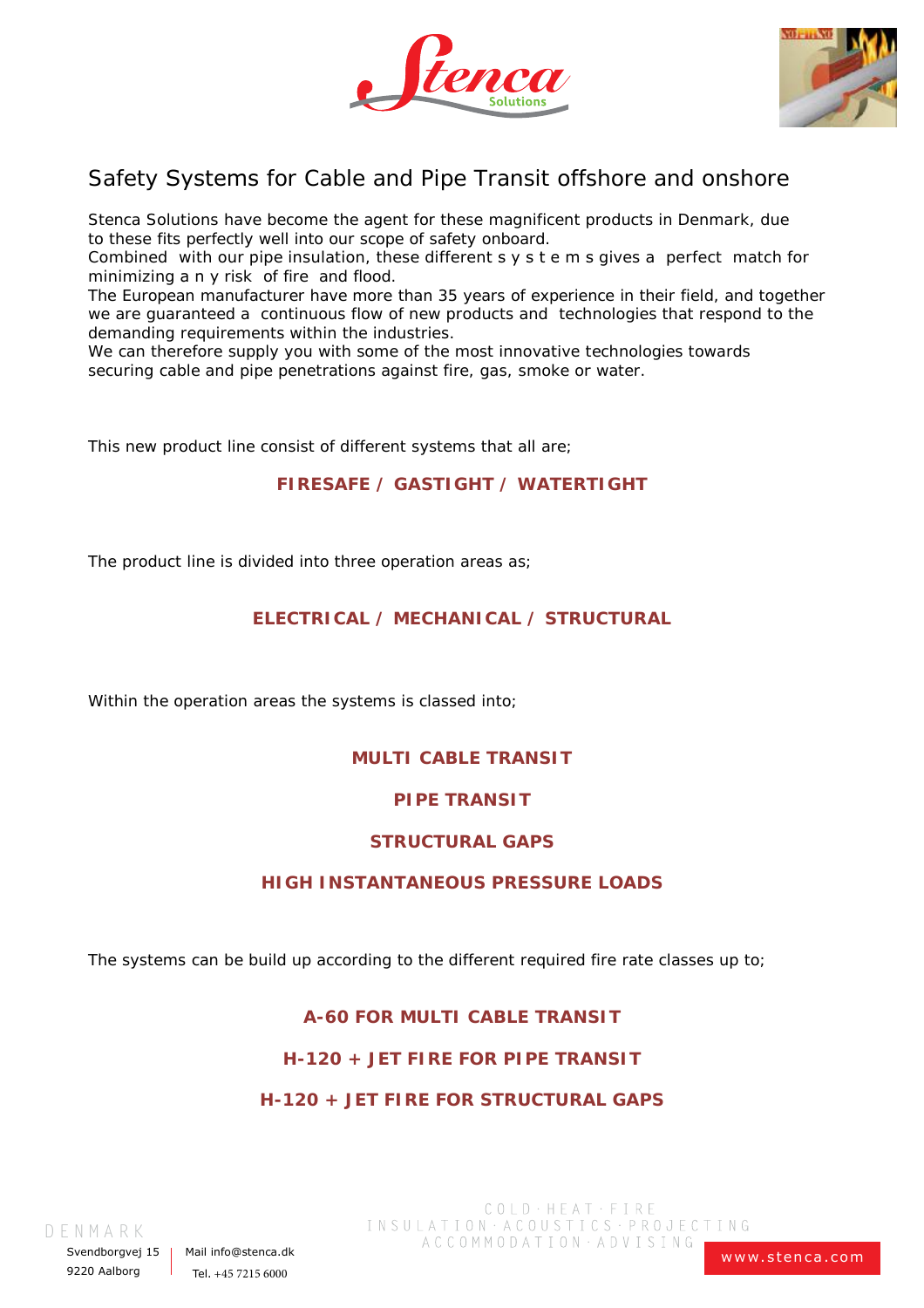



## **ELECTRICAL SOLUTIONS**



## **RISE**

- For fire, gas, smoke and watertight sealing of multi-cable penetrations.
- Compact system. No precise fitting parts.
- No metal parts, no corrosion.  $\bullet$
- Most cost-effective way of installation.
- No pre-engineering or special conduit frames.
- No restrictions on cable tupes and sizes, no insulation in front of the penetration needed.
- Adding or removing cables an easy matter.
- RISE EXTEND-A-FLAME applicable for upgrading block systems – doubles the usable space!
- **Proven for new and upgraded Installations**
- The system of choice in shipyards worldwide for MORE THAN 20 years!

## **NOFIRNO**

- $\bullet$ For fire, gas, smoke and watertight sealing of multi-cable penetrations.
- Compact system. No precise fitting parts.
- No metal parts, no corrosion.
- Most cost-effective way of installation.
- No pre-engineering or special conduit frames.
- No restrictions on cable tupes and sizes, no insulation in front of the penetration needed.
- Jet fire tested for harshest applications.
- A-0 and H-0 tested without the use of any insulation.
- **Breakthrough bundled cable sets approved**
- The system of choice for highest fire ratings and harshest environment!





## **DYNATITE**

- For applications where a high degree of (instantaneous) tightness is required.
- Dynamic sealing when a disaster occours.
- Plugs are compressible and will return to their original shape after shock pressure.
- Easily withstands shock pressure loads of up to 15 bar (220 psi)
- Ideal solution for the columns of offshore rigs and collision bulkheads.
- **Breakthrough – dynamic compression.**
- Based on high-tech rupper and engineering profilling, the DYNATITE plugs can be substantially compressed and get tighter with excessive pressure.

#### D E N M A R K

Svendboravei 15 9220 Aalborg

Mail info@stenca.dk Tel. 45 7215 6000

COLD · HEAT · FIRE INSULATION · ACOUSTICS · PROJECTING ACCOMMODATION · ADVISING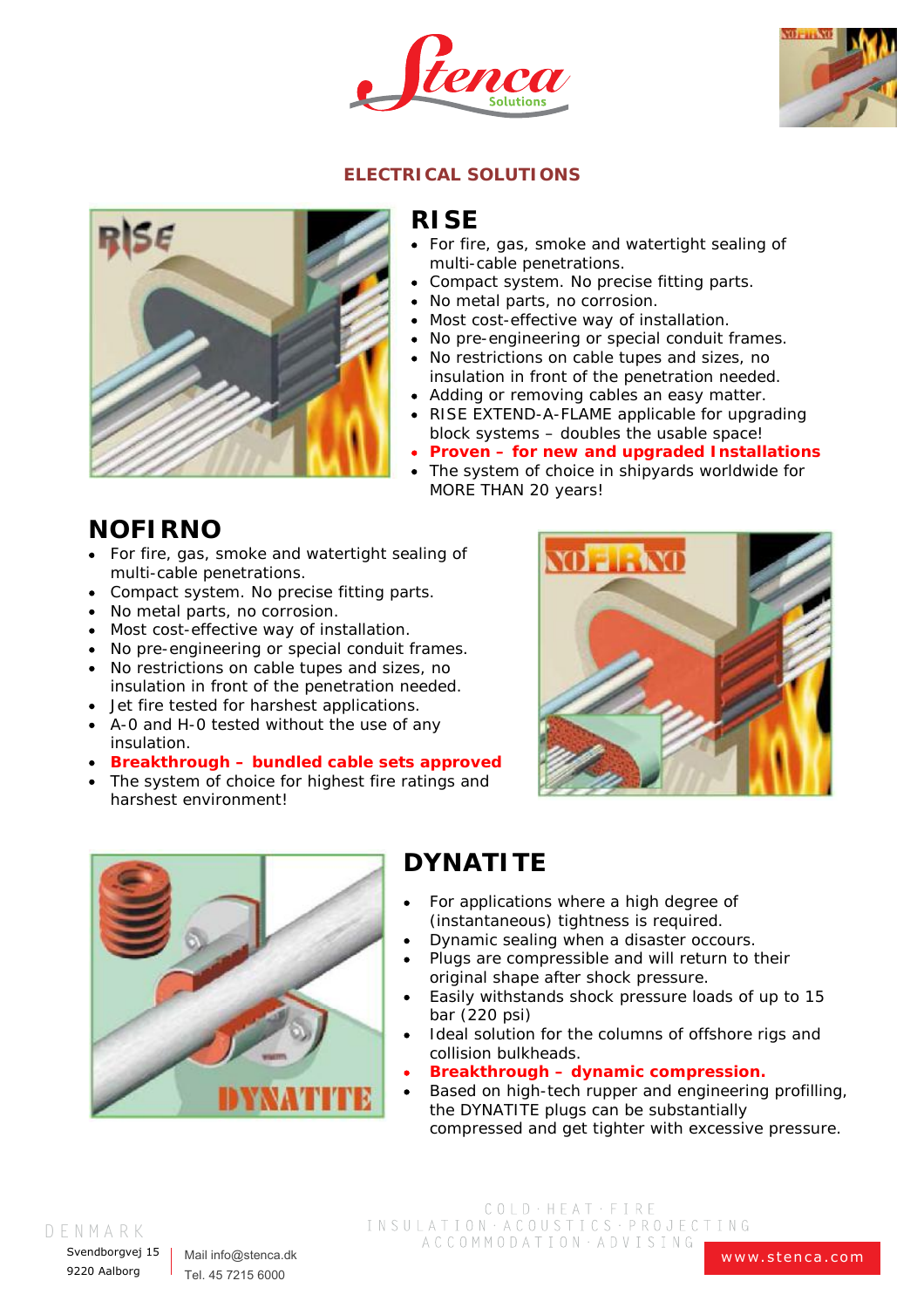



## **MECHANICAL SOLUTIONS**



## **NOFIRNO**

- Approved for harshest fire ratings for pipe penetrations (A, H and Jet Fire class).
- Allows substantial movement of the ducted pipe within the conduit.
- High pressure ratings designed for gas and/or watertight penetrations.
- Prevent corrosion inside the penetration.
- Longest service life and best Total Cost of ownership on the market.
- NOFIRNO rupper sleeves and sealant will remain stable and not be consumed by fire.
- **Breakthrough – MULTI-ALL-MIX SYSTEM**
- Approved for any combination of cable and/or metallic, GRP or plastic pipes!

## **SLIPSIL**

- Designed to provide fire saafe, gas and watertight seals for pipe penetrations.
- For transits carrying single or multiple metal pipes with the same diameter (hydraulic and pneumatic lines).
- Installs in a couple of minutes.
- No bolting or other mechanical devices.
- Absorbs mechanical stresses, vibration and prevents galvanic corrosion problems.
- Wide temperature range: -50 $^{\circ}$  C up to +180 $^{\circ}$  C.
- **Proven simple, shortest conduit length**
- The system of choice in shipyards worldwide for more than 2 decades!





## **CRUSHER**

- Most simple and effective system for all plastic pipe penetrations.
- RISE/ULTRA C-FIT crushers squeeze down andseal opening during a fire.
- NOFIRNO sleeves for filling larger spaces.
- NOFIRNO sealant adheres well to plastics: high degree of water tightness feasible.
- **Breakthrough – adhesion under fire load**
- RISE/ULTRA compound forms an adhesive mass  $\bullet$ during fire exposure!
- Approved for a multiple mixture of all kinds of plastic pipes.

#### D E N M A R K

Svendboravei 15 9220 Aalborg

Mail info@stenca.dk Tel. 45 7215 6000

COLD · HEAT · FIRE INSULATION · ACOUSTICS · PROJECTING ACCOMMODATION · ADVISING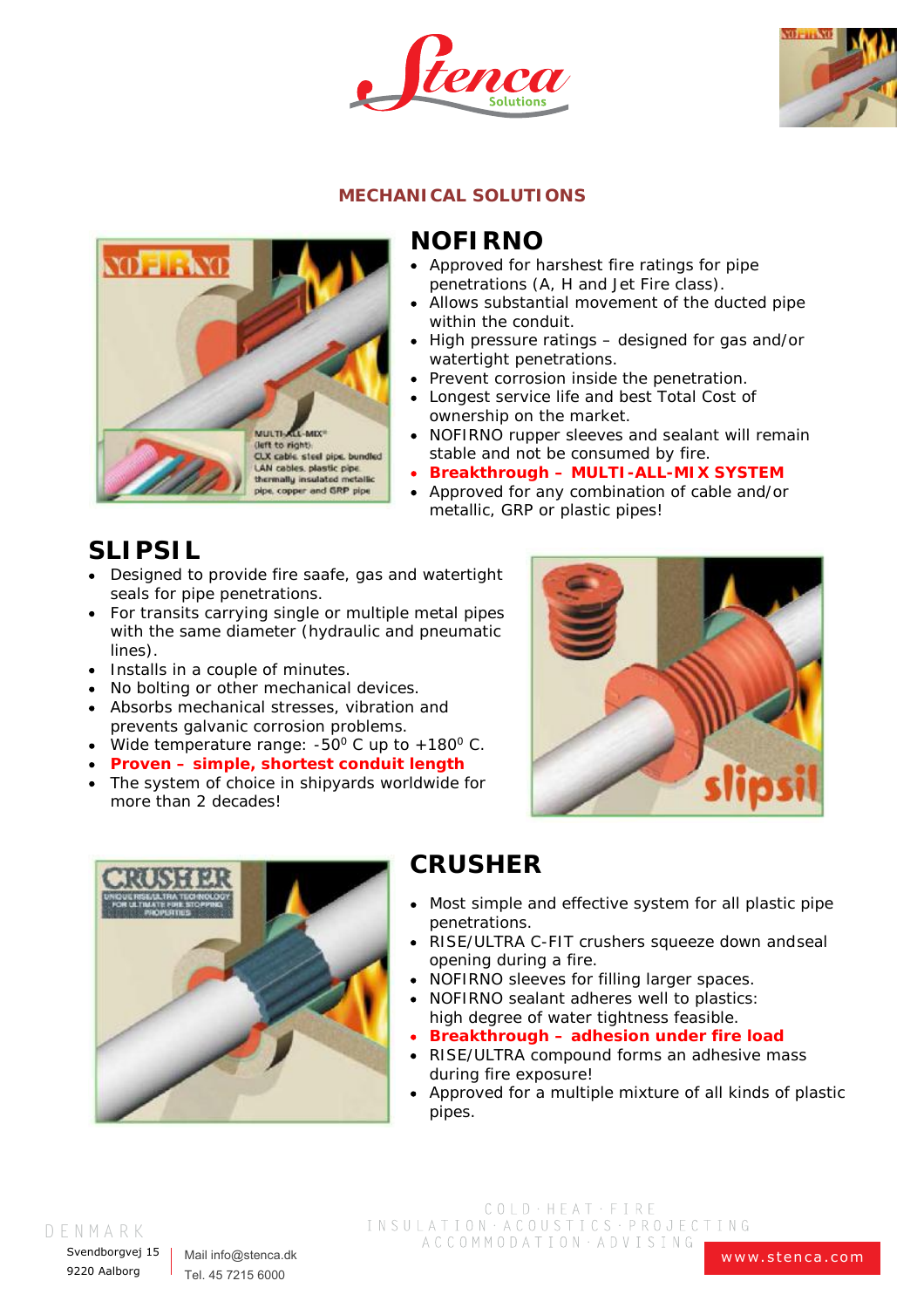



## **STRUCTURAL GAP SOLUTIONS**

## **NOFIRNO SEALING SYSTEM**



The NOFIRNO system is an effective way of closing structural gaps and keep flexibility within the steel structure and at the same make it fire safe, gas and watertight. The optimized viscosity and the good adhesion properties of the NOFIRNO sealant make applying an easy matter. The viscosity of the sealant also allows to form a sloped surface of the layers to ensure that water will drip off in case of leakages in the installation.

This system is to be applied for vertical fire protection, and a Jet Fire rate can be acchieved with the NOFIRNO sealant installed on the exposed side.

For fire safe sealing of horizontal gaps, for instance between walls and ceilings, a combination of the ACTIFOAM/ULTRA and NOFIRNO can be used:

# **ACTIFOAM/ULTRA SEALING SYSTEM**



D E N M A R K

Svendborgvej 15 9220 Aalborg

Mail info@stenca.dk Tel. 45 7215 6000

COLD · HEAT · FIRE INSULATION · ACOUSTICS · PROJECTING ACCOMMODATION · ADVISING